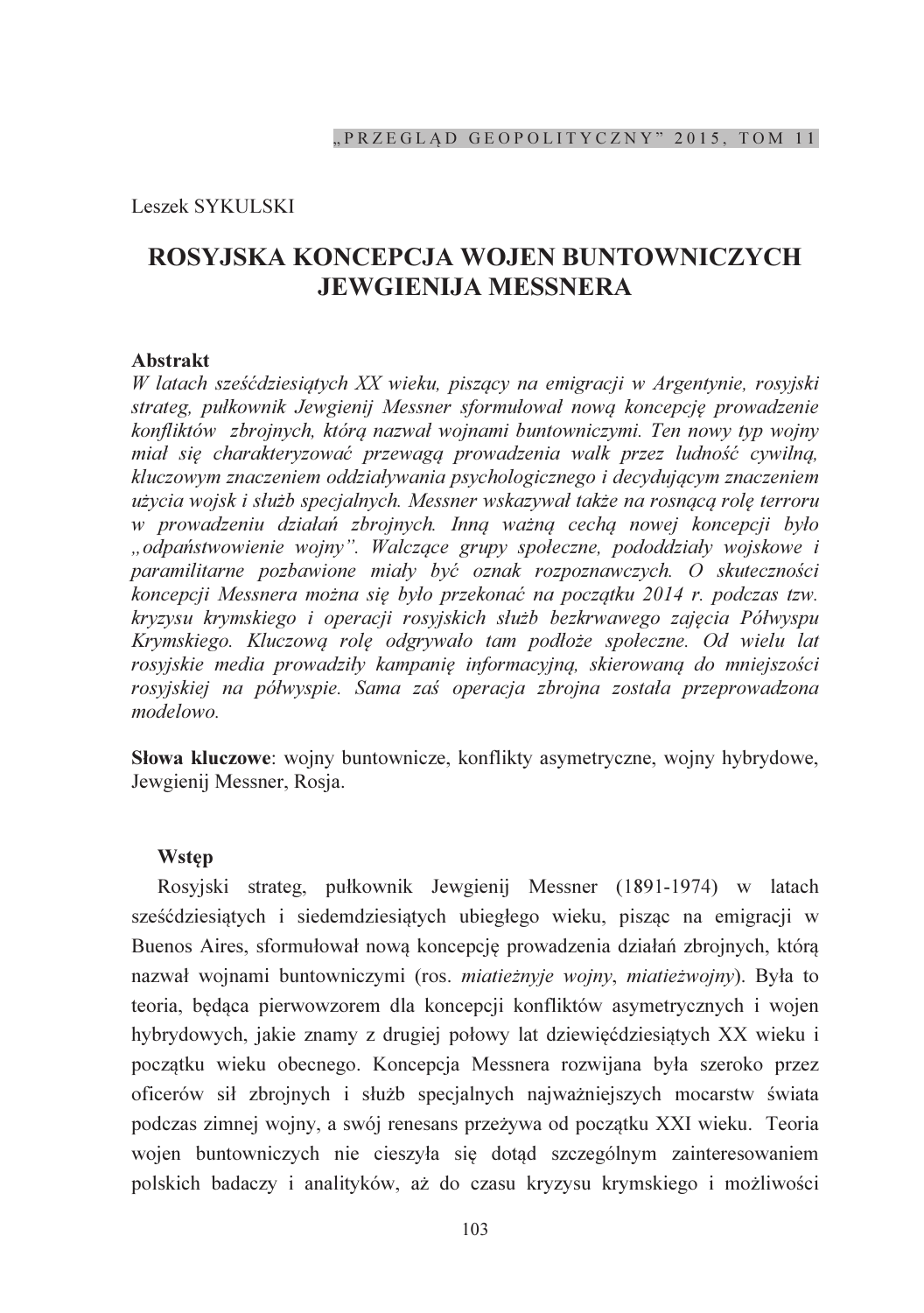obserwacji zastosowania tej koncepcji w praktyce w państwie sasiadującym z naszym krajem<sup>1</sup>.

Jewgienij Messner wskazywał na proces zacierania się różnic między stanem pokoju i stanem wojny, podobnie jak na niwelacje granicy miedzy regularnymi i nieregularnymi pododdziałami wojskowymi, formacjami paramilitarnymi (policja, straż graniczna, wywiad itp.), bezpaństwowymi formacjami militarnymi, czy zrewoltowanymi i doraźnie uzbrojonymi grupami społecznymi (zwiazki zawodowe, grupy przestępcze, uzbrojone formację przedsiębiorstw, bojówki partyjne, organizacje polityczno-społeczne itd.). Rosyjski strateg podkreślał, iż podstawową forma walki w wojnach buntowniczych sa działania nieregularne (ros. *irreguliarstwo*). Messner wliczał w nie: dywersie, terror, partyzantke, powstanie. Jako klasyczny przykład zastosowania działań nieregularnych, autor koncepcji wojen buntowniczych podawał Polskę z lat 1939-1945, na czele z powstaniem warszawskim<sup>2</sup>

Koncepcja wykorzystania zrewoltowanych mas społecznych w celu destabilizacji danego państwa, a także ewentualnym użyciu jego terytorium do wojen zastępczych (ang. proxy war, ros. oposriedowannaja wojna), jest tematem szeroko obecnym w międzynarodowym dyskursie strategicznym. Poprzez wojny zastepcze rozumiemy rodzaj konfliktu zbrojnego, w którym strony skonfliktowane toczą walki na obszarze państwa trzeciego. Forma zaangażowania militarnego może mieć charakter otwarty – oficjalna interwencja lub ukryty (udział formacji bez oznak państwowych, lub "pod obcą flagą"). Przykładem takich konfliktów była hiszpańska wojna domowa z lat 1936-1939, wojna koreańska 1950-1953 czy wojna w Angoli  $(1975-1991)^3$ .

Nie tylko działania Federacji Rosyjskiej na Ukrainie, ale wydarzenia określane mianem Arabskiej Wiosny, czy tzw. kolorowych rewolucji noszą znamiona praktycznego wykorzystania koncepcji wojen buntowniczych, wzbogaconej o osiągnięcia nowych technologii ery informacyjnej. Stara koncepcja płk. Messnera została wzbogacona o nowe rozwiązania określane mianem wojen sieciowych, najnowsze osiągnięcia technologii wojen informacyjnych (wykorzystanie m.in. Internetu – Web 2.0.), sieciocentryczne systemy prowadzenia działań zbrojnych i

<sup>&</sup>lt;sup>1</sup> Wśród niewielu prac poświęconych tym zagadnieniom warto wymienić artykuły Kazimierza Kraja: K. Kraj, Wojny asymetryczne czy miatieżewojna Jewgienija Messnera zagrożeniem dla bezpieczeństwa w XXI wieku, "Bezpieczeństwo. Teoria i praktyka" 2012, nr 3, s. 33-39; K. Kraj, Miatieżwojna Jewgienija Messnera, "e-Terroryzm" 2012, nr 2, s. 16-17.

<sup>&</sup>lt;sup>2</sup> Хочешь мира, победи мятежевойну. Творческое наследие Е. Э. Месснера, Москва 2005, s. 90-91.

<sup>&</sup>lt;sup>3</sup> Por. P. Towle, *The strategy of war by proxy*, "The RUSI Journal" 1981, vol. 126, issue 1, p. 21-26.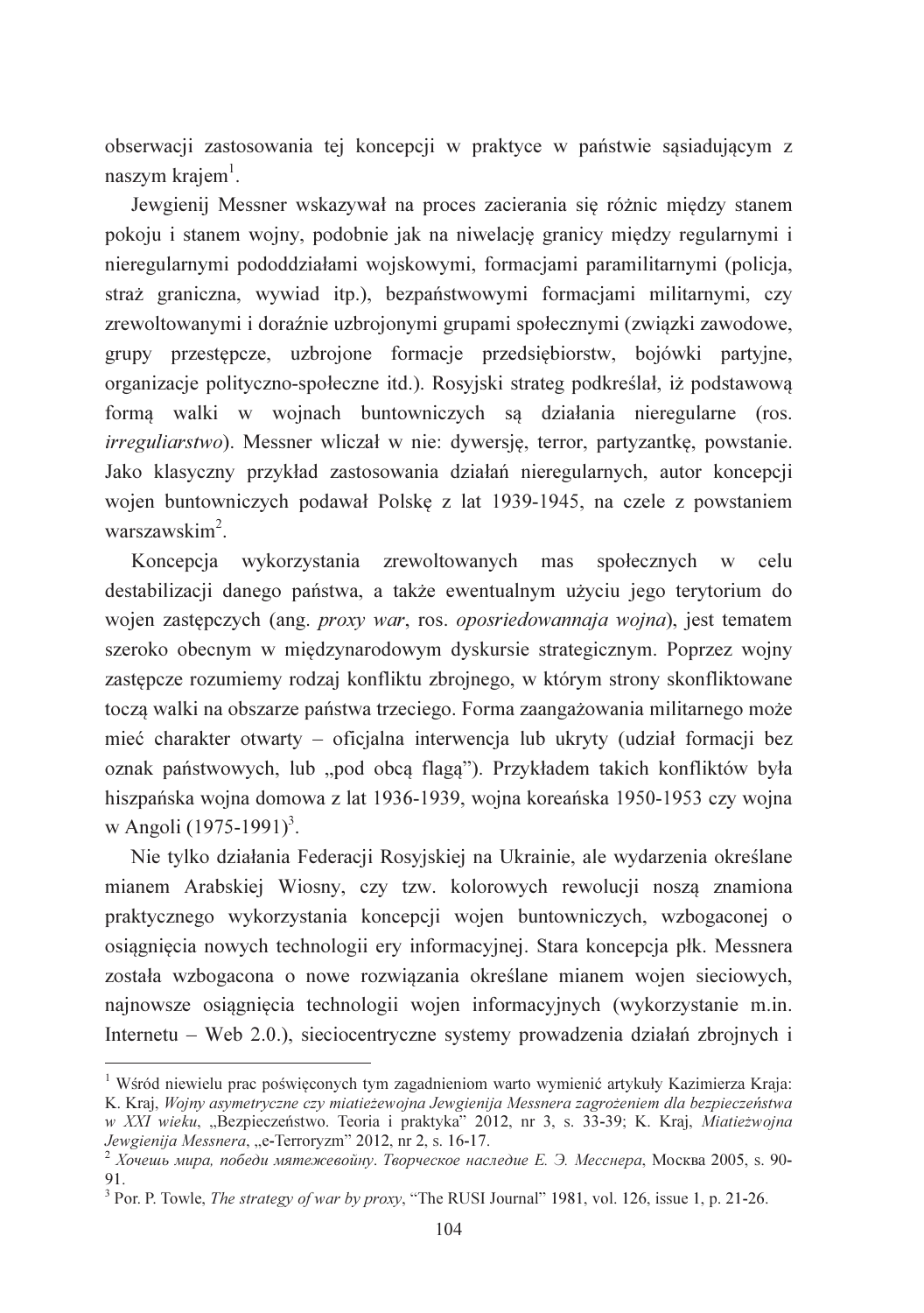wszystko to, co składa się na określenia konfliktów asymetrycznych i wojen hybrydowych<sup>4</sup>.

#### Jewgienij Messner – svlwetka

Przyszły rosyjski strateg urodził się w 1891 roku na terenie obecnej Ukrainy. Szkołę średnią ukończył w Odessie, a następnie rozpoczął studia na Wydziale Fizyczno-Matematycznym na państwowym uniwersytecie w Noworosyjsku. Nie ukończył ich, wstepując w wieku dziewietnastu lat do armii rosyjskiej. Dwa lata później zdobył pierwszy stopień oficerski akademii artylerii w Sanki Petersburgu. W trakcie I wojny światowej Messner trafił na front, walczył w dywizjonie artylerii w Rumunii, gdzie został dwukrotnie ranny. Jego postawa i zaangażowanie zostały szybko docenione przez przełożonych, dzięki czemu szybko awansował i ukończył kurs a akademii przy sztabie generalnym, co zaowocowało awansem na szefa sztabu frontowej 15 Dywizji Piechoty. Po wybuchu rewolucji bolszewickiej w Rosji, Jewgienij Messner przystąpił do wojsk "białych" pod dowództwem gen. Antona Denikina. Jako oficer sztabowy brał udział w walkach m.in. w Donbasie. Na jesieni 1920 r. awansował na pułkownika, pełniąc obowiązki szefa sztabu Korniłowskiej Dywizji Uderzeniowej. Po przegranej "białych" emigrował na Bałkany. Mieszkając w Belgradzie, imał się różnych zajęć, od posady urzednika, po przedstawiciela handlowego. W 1931 r. rozpoczął wykładać w tamtejszej Akademii Wojskowej. Po agresji hitlerowskiej na Jugosławie i upadku tego państwa, rozpoczął kolaborację z nazistami. Po agresji III Rzeszy na ZSRS, rozpoczął formowanie oddziałów ochotniczych spośród rosyjskiej emigracji wojskowej. Nadal wykładał na kursach wojskowych w Belgradzie, gdzie otrzymał kolejno stopień doktora i profesora nauk wojskowych. Służył jako oficer w wydziale propagandy Wermachtu, odpowiadając za kierunek rosyjski. Po kapitulacji III Rzeszy, został internowany w Liechtensteinie. W 1947 r. wyemigrował do Argentyny. Osiedlił się w Buenos Aires, gdzie do swojej śmierci w 1974 r. aktywnie działał w związku rosyjskich emigrantów wojskowych, pisząc liczne prace z zakresu wojskowości. Do jego kluczowych prac w zakresie teorii wojen

<sup>&</sup>lt;sup>4</sup> Zob. szerzej: M. Kaldor, New & Old Wars: Organized Violence in a Global Era, Stanford 2001; Z. Policikiewicz, Właściwości przyszłych wojen oraz ich implikacje społeczne, "Zeszyty Naukowe WSOWL" 2012, nr 1, s. 94-111; A. Gruszczyk, Hybrydowość współczesnych wojen – analiza krytyczna, [w:] B. Zapała, W. Sokała (red.), Asymetria i hybrydowość – stare armie wobec nowych konfliktów, Warszawa 2011, s. 9-17.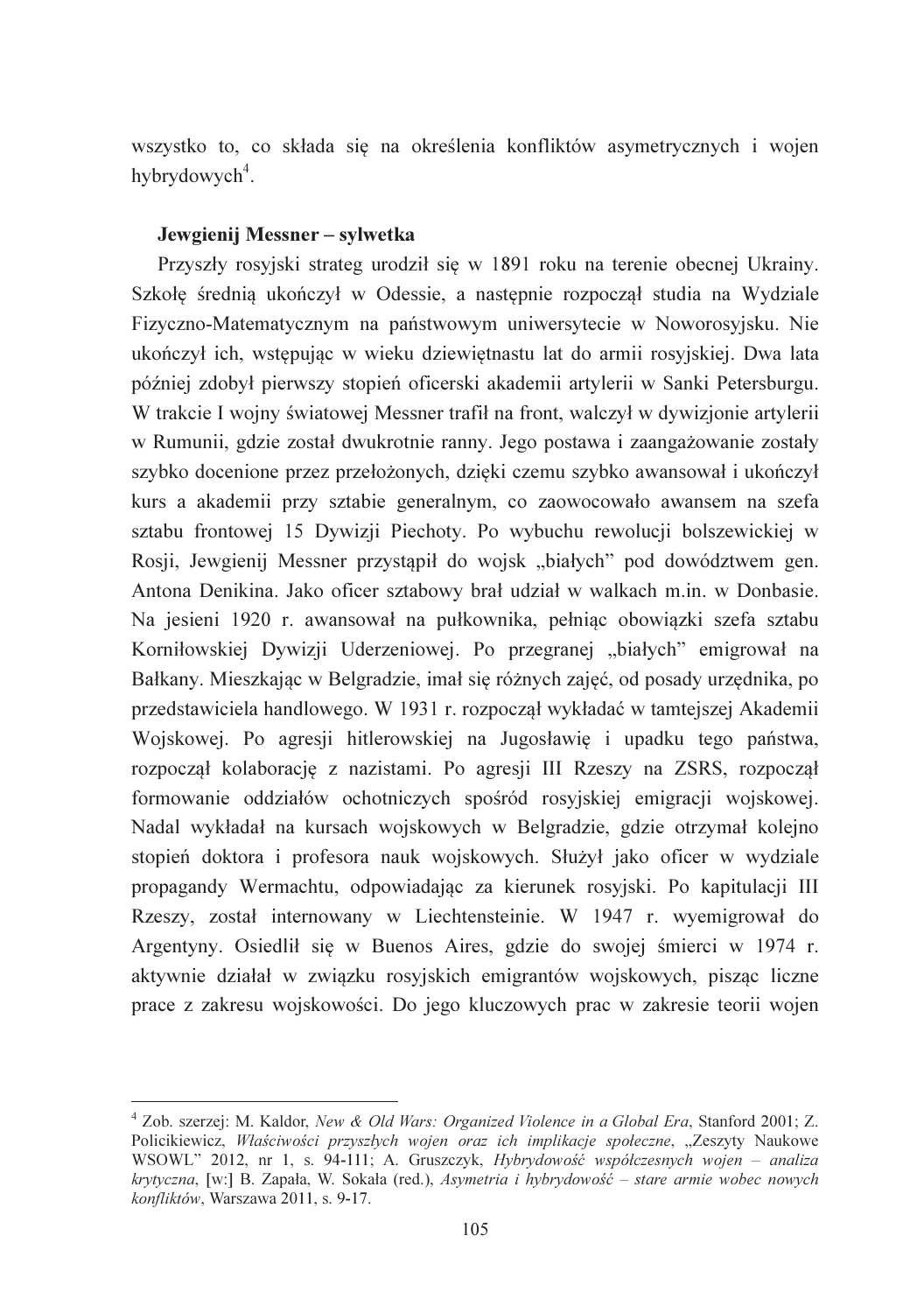buntowniczych należa: Oblicze współczesnej wojny (1959), Miatież – nazwa III wojny światowej (1960), Ogólnoświatowa miatieżewojna (1971)<sup>5</sup>.

#### Wojna buntownicza – nowa forma wojny

Jewgienij Messner uznawał wojnę za nieodłączną część życia ludzi. Pisał m.in. "wojna to jedna z form walki o istnienie. Dopóki nie zniszczą jej inne formy, będzie tolerowana przez Prawa Życia". Wskazywał, przy tym, iż rewolucja przemysłowa i pojawienie się geopolityki jako naukowego, ale i praktycznego sposobu analizy politycznej, skutkowało pojawieniem się także nowych strategii wojskowych. W rozumieniu rosviskiego oficera, współczesna wojna może mieć charakter ograniczenie koalicyjny lub nieograniczenie koalicyjny, czyli światowy. Przy czym, każda strona konfliktu ma swoich jawnych i tajnych uczestników. Messner podawał przykład m.in. wojny na Półwyspie Koreańskim, w której za Północna Korea jawnie opowiedziały się Chiny, zaś niejawnie ZSRS. Taki charakter wojny powoduje, z uwagi na dużą liczbę uczestników, rozmycie się celów prowadzonego  $k$ onfliktu $<sup>6</sup>$ </sup>

Tradycyjny przeciwnik – wrogie siły zbrojne, zostaje zatem rozmyty, wrogiem staje się społeczeństwo, naród. Obniża się znaczenie tradycyjnego rozumienia przestrzeni na rzecz przestrzeni mentalnej, sfery świadomości ludzi i ich wyobrażeń dotyczących przestrzeni. Messner przewidywał wzrost znaczenia "elektronicznego" mózgu" i nowoczesnych technologii pozwalających na ograniczenie liczby sztabowców, nawet przy wzrastającej liczbie uczestników konfliktów i liczbie walczących żołnierzy/bojowników/rebeliantów.

W wojnach buntowniczych zaciera się różnica między legalnym, z punktu widzenia prawa międzynarodowego, działaniami zbrojnymi, a bezprawnymi sposobami walki. Wynika to m.in. z zacierania się różnic między wojskiem a społeczeństwem. W wojnach buntowniczych wojska nieregularne, złożone z niezadowolonych członków grup społecznych (np. uzbrojeni członkowie związków zawodowych), stanowią realną siłę na terenach zurbanizowanych. Takie zatarcie różnic między regularną a nieregularną armią, powoduje także degradację etyki wojennej. Messner podkreślał, że nowy charakter wojny skutkuje pracami sztabów

 $\overline{\mathbf{a}}$ 

http://www.grwar.ru/persons/persons.html?id=3635&PHPSESSID=91e1080c0f732684e2b59eb3ed018  $a08$ 

http://www.pseudology.org/information/Messner EE.htm; *Xoveuus Mupa...*, c. 17 i n. E. Mecchep, Всемирная мятежевойна, Москва 2004.

 $6$  Хочешь мира ..., с. 60, 67, 75.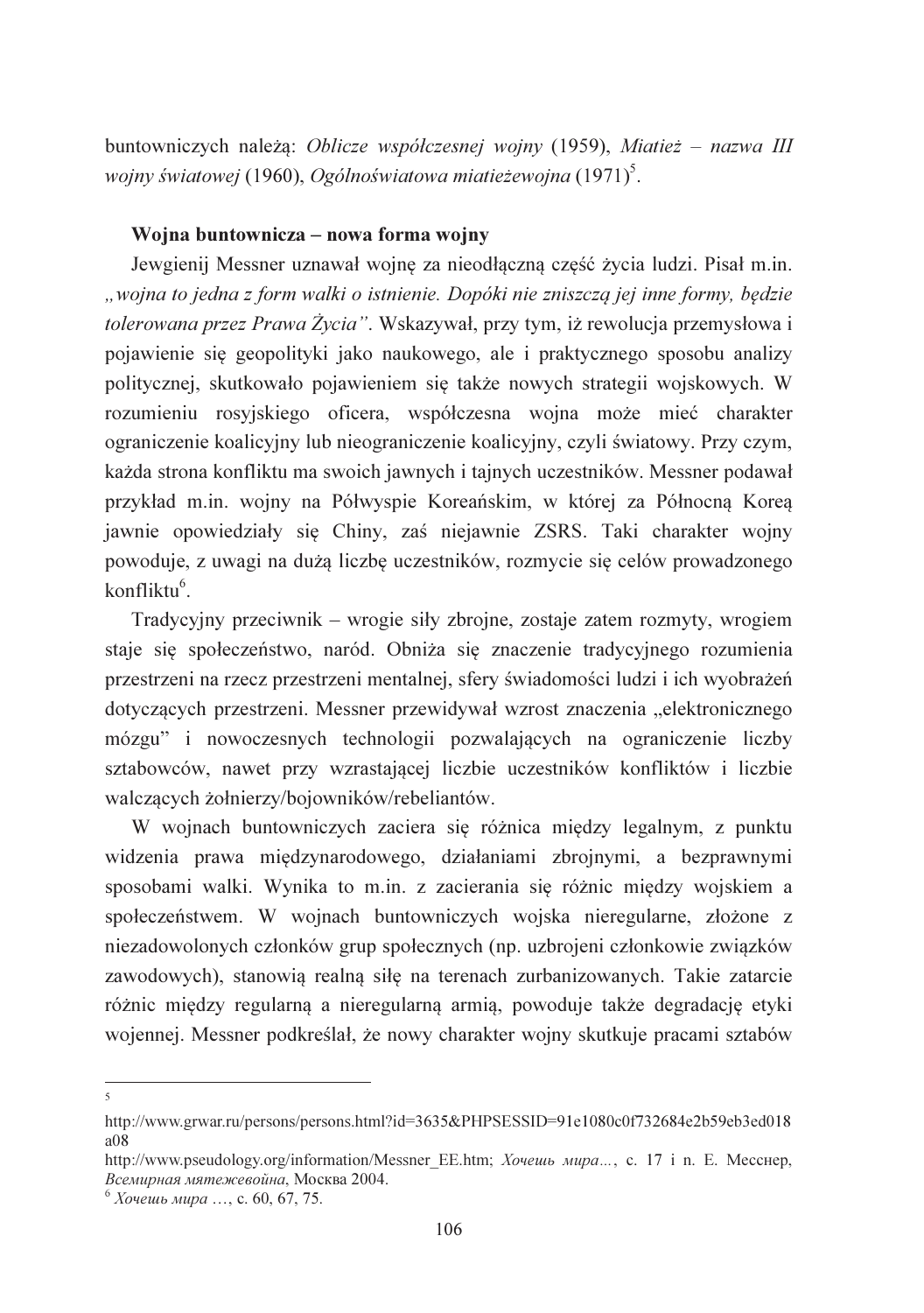skoncentrowanymi na rozwoju: strategii, operatyki (działań operacyjnych) i taktyki terroru, podstepu i zdrad $v^7$ .

Messner wymieniał cztery rodzaje działań wojennych: wojna, półwojna, agresodyplomacja (inaczej: "zimna wojna" lub "gorąca dyplomacja") i dyplomacja. Podkreślał przy tym, że zaciera się granica między formalnym stanem pokoju a wojny. Można pozostawać w stanie wojny, nie prowadząc żadnych działań, nawet w sytuacji braku społecznej świadomości takiego faktu. Przykładem jest stan wojny miedzy Andora a Niemcami, zapoczatkowany w 1916 r. i skończony dopiero w 1958 r. Przez ponad pół wieku społeczeństwo tego małego kraju żyło w nieświadomości formalnego stanu wojny. Przeoczono także ten fakt, podpisując traktat wersalski, gdzie pominięto Andorę. Z kolei przykładem współczesnego stanu wojny bez prowadzenia działań wojennych jest konflikt między Korea Północna a Południowa. Były przypadki wypowiedzenia wojny, które nie zostało przyjęcie przez drugą stronę i żadne działania wojenne nie nastąpiły. Przykładem takiej sytuacji jest wypowiedzenie przez rząd polski wojny Japonii w 1941 r. Mamy także do czynienia z licznymi konfliktami, w których wojna nie została oficjalnie wypowiedziana, a toczyły się lub toczą krwawe walki, np. agresia III Rzeszy, Słowacji i ZSRS na Polskę w 1939 r., czy bardziej współczesne przykłady: wojna rosyjsko-gruzińska z 2008 r. czy wojna rosyjsko-ukraińska z 2014 r. (stan na: sierpień  $2014$ <sup>8</sup>.

Jedną z podstawowych zasad wojen buntowniczych jest łamanie artykułu 1. konwencji haskiej III z 1907 r.: "Układające się mocarstwa uznają, iż kroki wojenne między nimi nie powinny się rozpoczynać bez uprzedniego i niedwuznacznego zawiadomienia, które będzie mieć formę bądź umotywowanego wypowiedzenia wojny, bądź formę ultimatum z warunkowym wypowiedzeniem woinv".

Poprzez wojnę buntowniczą Messner rozumiał konflikt, w którym dominują działania zbrojne prowadzone przez ludność cywilną. Cytował przy tym Mao Zedonga, który mówił, że wojna nie jest przedłużeniem polityki innymi środkami, lecz forma polityki. Głównym czynnikiem wpływającym na przebieg tego typu konfliktów są działania psychologiczno-informacyjne. Rosyjski strateg uważał, że

 $^7$  Хочешь мира ..., с. 70: Е. Месснер. *Всемирная мятежевойна*. Москва 2004. с. 134-138.

<sup>&</sup>lt;sup>8</sup> Por. A. Lamb, *Ethics and the Laws of War. The Moral Justification of Legal Norms*, London 2013. S. Bachruszin, Historia dyplomacji, t. IV, Warszawa 1981; Е. Месснер, Всемирная..., с. 165-190.

<sup>&</sup>lt;sup>9</sup> W oryg. The Contracting Powers recognize that hostilities between themselves must not commence without previous and explicit warning, in the form either of a reasoned declaration of war or of an ultimatum with conditional declaration of war. http://avalon.law.yale.edu/20th century/hague03.asp  $[03.03.2014]$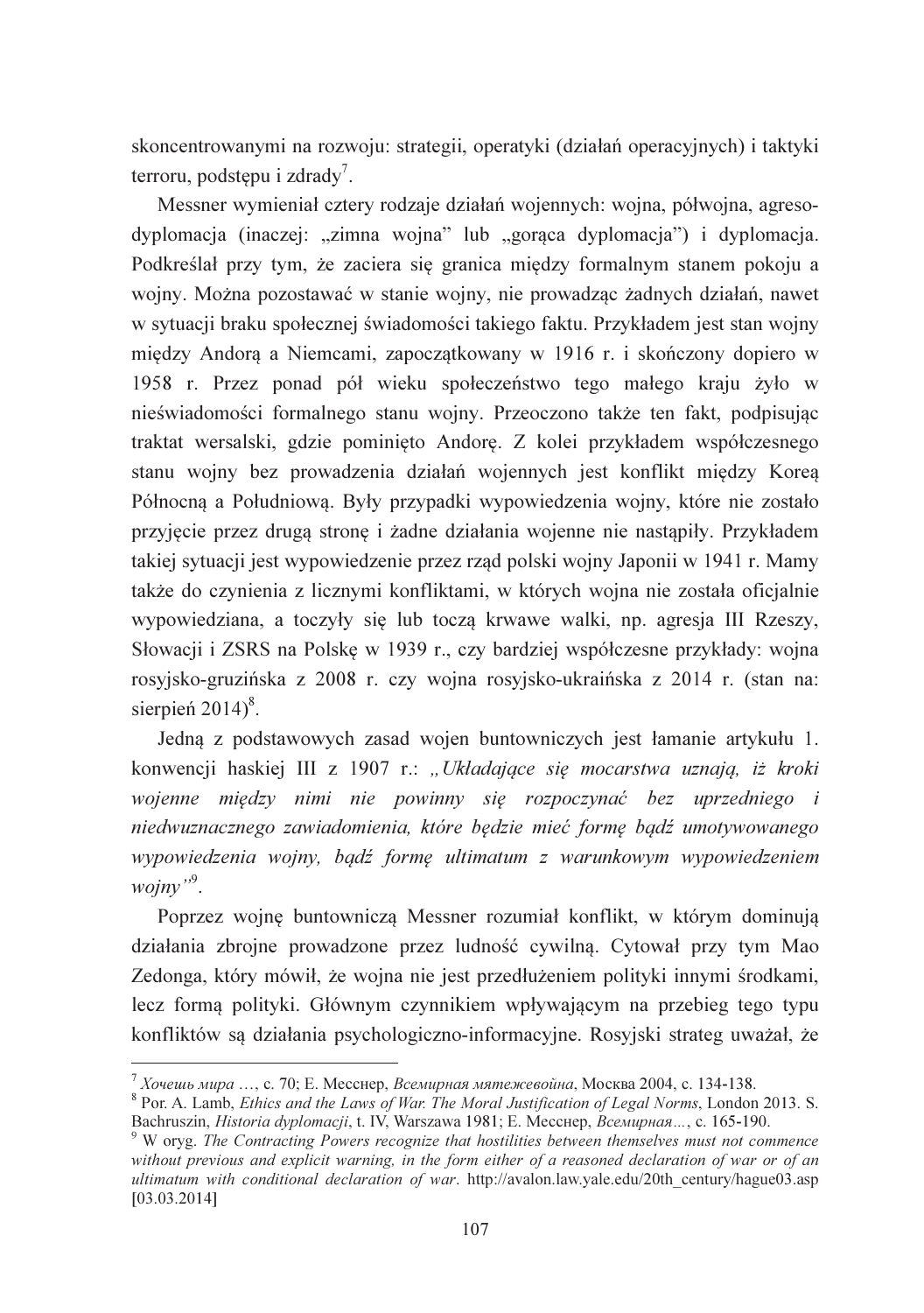najważniejszych zadaniem w wojnie buntowniczej jest przede wszystkim zjednoczenie swojego narodu i przeciągnięcie na swoją stronę części narodu wrogiego państwa. Głównym elementem wojny buntowniczej jest bowiem "obróbka psychologiczna" (ros. *psichologiczeskaja obrobotka*) wszystkich warstw społecznych. Ważne jest wywoływanie u wrogiego społeczeństwa uczucia strachu, aż do poziomu paniki. Jednym z najważniejszych elementów działań psychologicznych jest podważanie zaufania i szacunku do władzy państwowej oraz wiary w siły własnego kraju i narodu, w tym w zdolności obronne. Jak pisał rosyjski pułkownik: "wojna buntownicza to wojna wszystkich przeciw wszystkim, przy czym wrogiem może być rodak, a sojusznikiem obcokrajowiec<sup>"10</sup>.

## Wojna buntownicza – mechanizmy

W przygotowaniu działań charakterystycznych dla wojny buntowniczej najbardziej kluczowym elementem jest dobre rozpoznanie wywiadowcze, skoncentrowane zarówno na kierunku politycznym (inwigilacja środowisk politycznych, właściwe rozpoznanie nastrojów społecznych), gospodarczym, jak i wojskowym. Opracowanie planów wojny buntowniczej obejmuje zarówno działania w zakresie dywersji ideologicznej (informacyjnej), jak i klasycznej dywersji i sabotażu. Stad istotne jest właściwe rozpoznanie systemów wczesnego ostrzegania przeciwnika oraz reagowania kryzysowego. Obok informacji o systemie finansowym państwa i jego systemie obronnym, ważnym elementem pozostaje zebranie szczegółowych informacji dotyczących infrastruktury krytycznej. Ważniejszymi elementami są tutaj: systemy teleinformatyczne państwa, system transportu, system zaopatrzenia w energię (gazociągi, ropociągi, elektrociepłownie), pokłady surowców energetycznych i paliw, systemy zaopatrzenia w żywności i wodę, system opieki zdrowotnej<sup>11</sup>.

Prowadzenie wojny buntowniczej opiera się na strukturze sieciowej, systemie formalnie nie powiązanych ze sobą w żaden sposób grup społecznych, organizacji. Wykorzystywana jest w niej strategia oporu niekierowanego (ang. Leaderless Resistance), w której nie istnieje centralny ośrodek kierowniczy, kontrolujący wszystkie ogniwa organizacyjne. Poszczególne grupy posiadają wysoką autonomię działania. Dodatkowo, w działaniach pośrednich (np. walki uliczne, zamieszki w miastach) i bezpośrednich (obniżanie zaufania do państwa) wykorzystywane są – przeważnie nieświadomie – niezadowolone grupy społeczne danego państwa. Ma to

<sup>&</sup>lt;sup>10</sup> Хочешь мира..., с. 110.<br><sup>11</sup> Е. Месснер, *Всемирная...*, с. 210-214.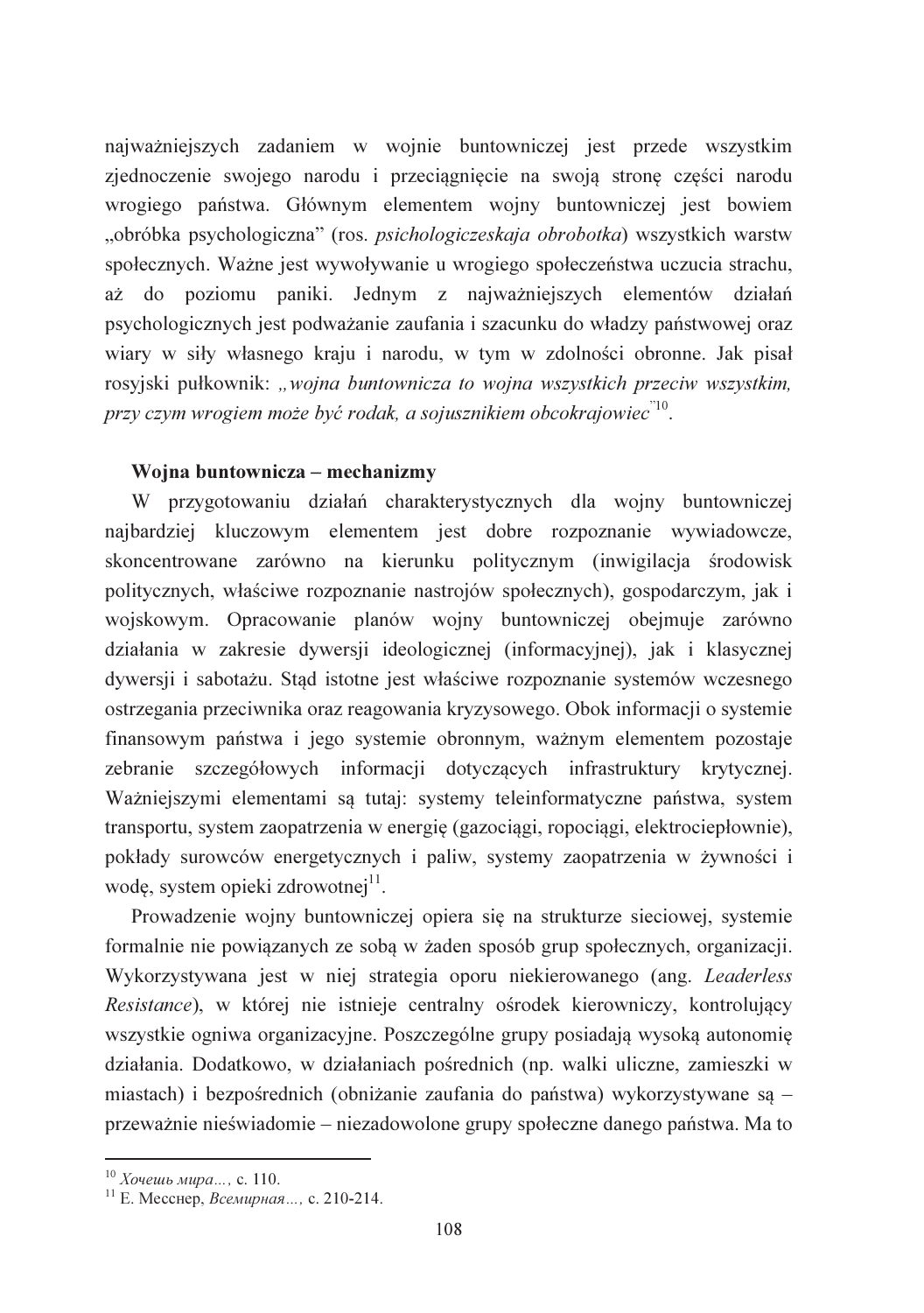za zadanie spowodować wrażenie chaosu i braku sterowania wydarzeniami. Wykorzystywane grupy rekrutują się z różnych środowisk, mogą to być: marginalizowani politycy. radykalne ugrupowania polityczno-społeczne, mniejszości narodowe i etniczne, zarejestrowane i niezarejestrowane organizacje pozarządowe, związki zawodowe, przedsiębiorcy i ich zrzeszenia, organizacje branżowe, jakiekolwiek grupy dyskryminowane, a nawet organizacje charytatywne<sup>12</sup>.

W polu zainteresowania grona przygotowującego działania polityczno-zbrojne przy użyciu *modus operandi* koncepcji J. Messnera, kluczowym elementem jest doprowadzenie do niezadowolenia dużych grup społecznych, skłócenia elit politycznych, następnie do problemów gospodarczych, sprowokowania zamieszek społecznych i wreszcie otartych działań zbrojnych prowadzonych m.in. przez przerzucane na stronę przeciwnika, specjalnie przygotowane pododdziały sił specjalnych oraz funkcjonariuszy i żołnierzy tajnych służb. Efektywność wojny buntowniczej uzależniona jest w dużej mierze od efektywności prowadzenia walki informacyjnej. Istotne jest tutaj zarówno oddziaływanie informacyjne na wrogie społeczeństwo, jak i opinię międzynarodową. Ważnym elementem jest obniżenie reputacji państwa, które jest celem ataku. Optymalnym skutkiem takich działań jest izolacja polityczna takiego kraju<sup>13</sup>.

Wykorzystanie koncepcji Messnera zakłada przede wszystkim unikanie oficialnego zaangażowania się państwa w formalną wojnę. Grypy dywersyjne, biorace udział w działaniach, nie mogą posiadać żadnych oznak rozpoznawczych, a ich członkowie, w świetle prawa międzynarodowego, nie mogą być traktowani jako członkowie sił zbrojnych. Pozwala to na możliwość oficjalnego odcięcia się od tego typu działań przez państwo inicjujące w razie dużego oporu ofiary. Formalnie, następuje zatem "odpaństwowienie" grup zbrojnych, i samego konfliktu, który z zewnątrz może przypominać wojnę domową i wewnętrzny chaos. Tym bardziej, że główny ciężar walk przeniesiony zostaje w tereny zurbanizowane, co jest jednym z czynników charakterystycznych koncepcji Messera<sup>14</sup>.

W wojnie buntowniczej występuje brak linii frontu. Rebelia może rozpocząć się wewnątrz państwa z dala od granicy państwowej. Ważnym elementem jest wykorzystywanie skupisk mniejszości narodowych i etnicznych, które mogą stać

<sup>&</sup>lt;sup>12</sup> E. Mecchep, *BceMuphan...*, c. 216-228. Por. J. Tomasiewicz, *Strategia oporu niekierowanego w* wojnie asymetrycznej, "Przegląd Geopolityczny" 2009, t. 1, s. 161-190.

<sup>13</sup> Е. Месснер, Всемирная..., с. 232-246.

 $14$  Ibidem. s. 266-274.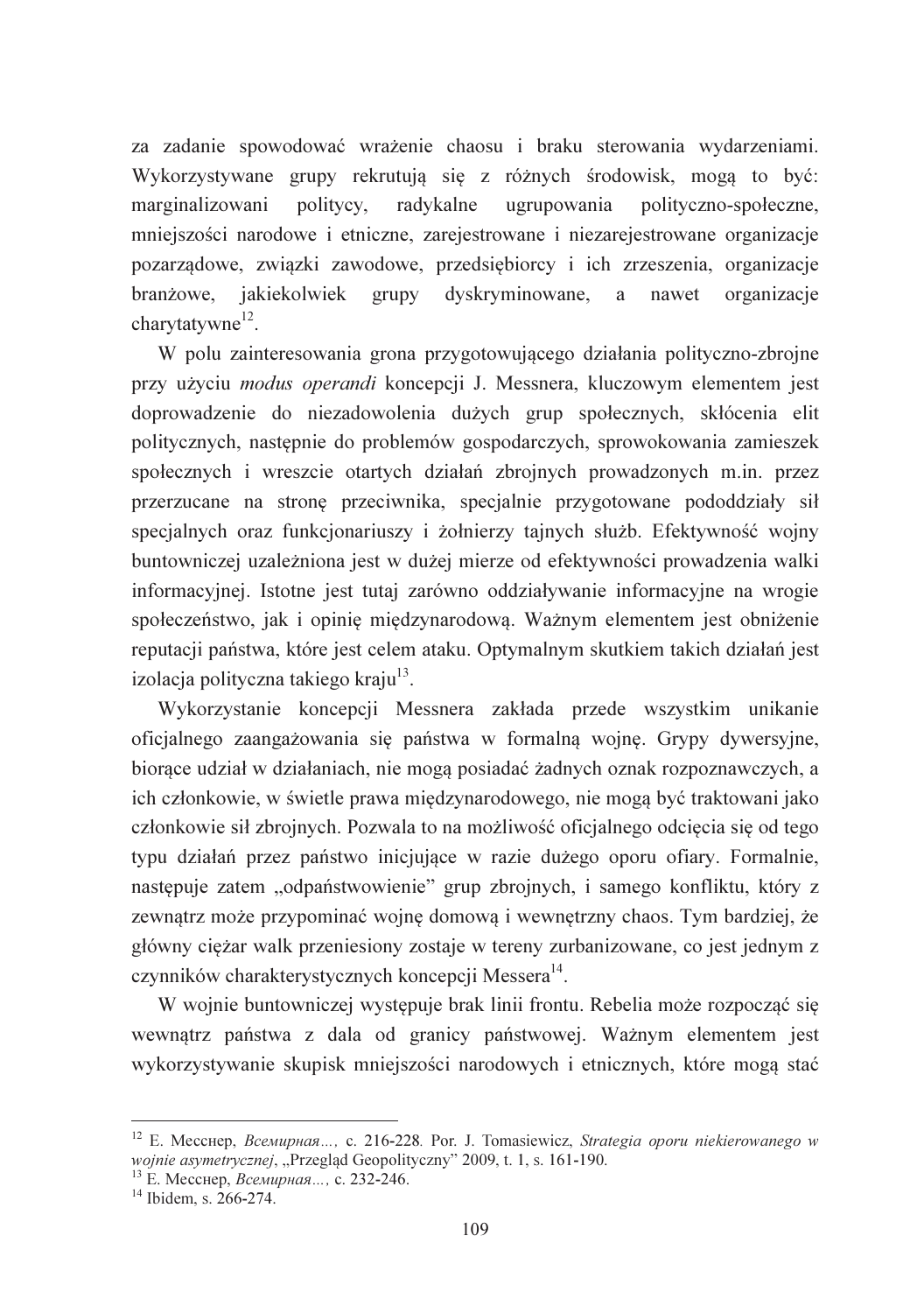sie dobra baza, nie tylko do inicjowania niezadowolenia społecznego i ewentualnych zamieszek, ale także spełniać ważną rolę zaplecza logistycznego. Osobną kwestią w przygotowaniu wojny buntowniczej jest inspirowanie i finansowanie rozwoju ugrupowań radykalnych i ekstremistycznych (m.in. politycznych czy religijnych) w państwach wrogich i rozwijanie ich w oparciu o strategie oporu niekierowanego (ros. bezlidernoje soprotiwlenije, ang. leaderless resistance), o czym wspomniano wyżej. Stad tak istotne jest umiejętne wykorzystywanie możliwości wywiadu i efektywne prowadzenie walki informacyjnej, która pozwala przekształcić pole walki w przestrzeń walki, obejmujaca przede wszystkim przestrzeń mentalna (noosfere), a także cyberprzestrzeń. Decydujące sa tutaj długofalowe działania psychologicznoinformacyjne.

| Wojny klasyczne                                             | <b>Wojny buntowiczne</b>                                                                               |
|-------------------------------------------------------------|--------------------------------------------------------------------------------------------------------|
| Psychologia dopełnieniem uzbrojenia                         | Psychologia zbuntowanych mas<br>czynnikiem pierwszoplanowym i<br>decydującym o zwycięstwie lub porażce |
| Głównym celem opanowanie<br>terytorium wraz z jego zasobami | Głównym celem opanowanie świadomości<br>społeczeństw                                                   |
| Granice, linie frontów – widoczne                           | Granice, linie frontów – zatarte                                                                       |

Prowadzeniu wojen buntowniczych sprzyja powstawanie małych i słabych państw oraz wzrastająca w stosunkach międzynarodowych rola roli państw nieuznawanych i państw dysfunkcyjnych ("upadłych"). Jewgienij Messner przewidywał na początku lat siedemdziesiątych ubiegłego wieku wzrastającą rolę terroru, wraz z możliwym nad-terrorem (ros. swierchterror), np. punktowymi uderzeniami jądrowymi ładunkami taktycznymi, lub użyciem tzw. brudnej bomby w celu uzyskania efektu psychologicznego. Szczególe znaczenie przy tego typu rodzaju działań ma morale społeczeństwa i zdolność struktur państwowych do opanowania społecznego strachu w taki sposób, aby nie osiągnął poziomu paniki<sup>15</sup>.

<sup>&</sup>lt;sup>15</sup> *Xoyeuub Mupa...*, c. 674-676.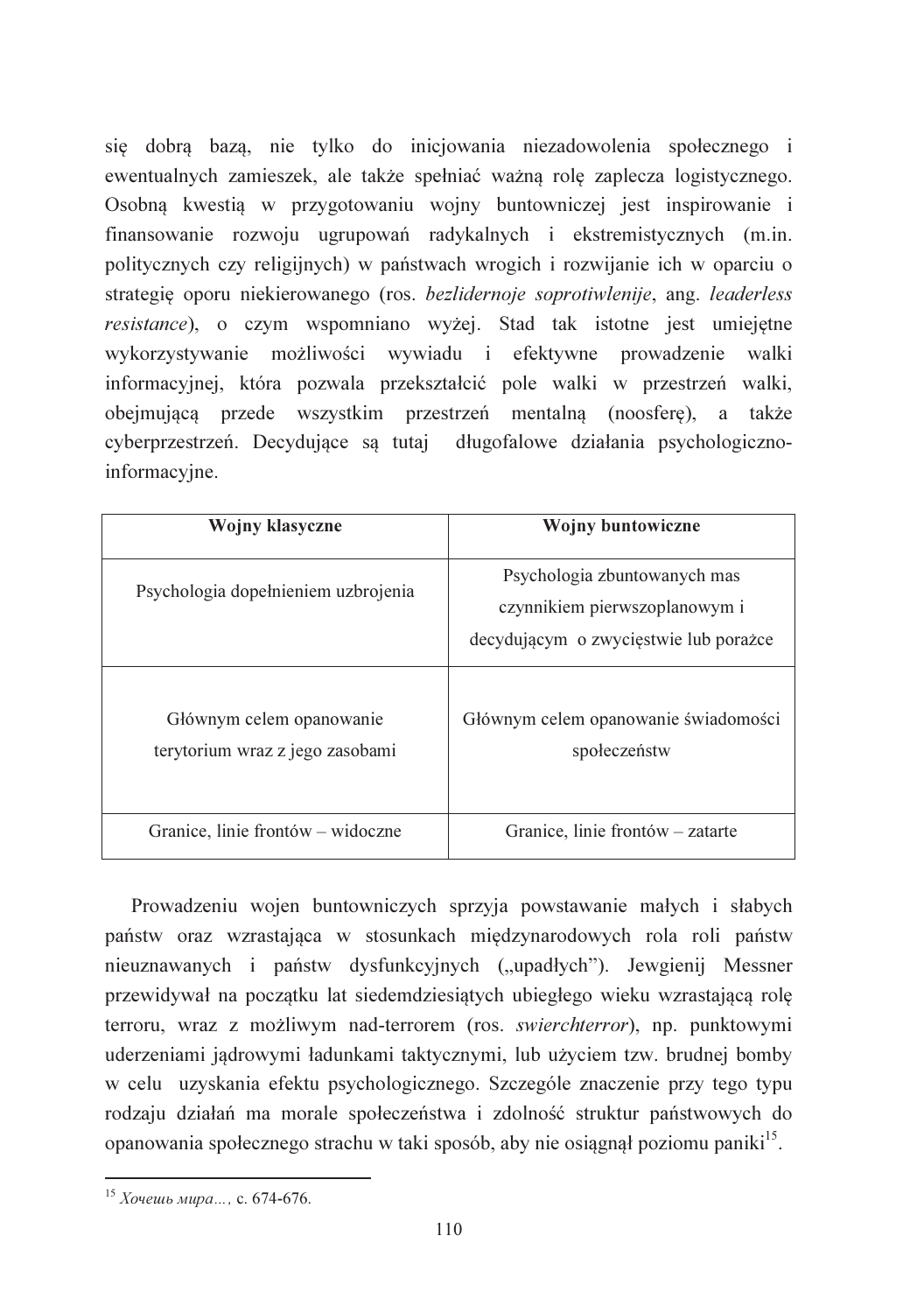#### Podsumowanie

Współcześnie klasyczna geopolityka zmienia się w geopolitykę informacyjną. Inaczej są rozumiane trzy jej główne czynniki: siła (potęga), czas i przestrzeń. Głównym wyznacznikiem potegi danego państwa nie jest już ani liczba ludności, ani terytorium, ani nawet siła gospodarki. Najważniejszym czynnikiem jest społeczne morale, integralność tożsamościowa społeczeństw i narodów oraz zdolność do narzucenia innym społeczeństwom swojej wizji porządku politycznego. Ważniejsza od klasycznej dyplomacji staje się dyplomacja publiczna (w tym m.in. dyplomacja kulturalna)<sup>16</sup>. Wiodącą formą realizacji celów politycznych staje się wojna informacyjna, rozumienia jako masowe oddziaływanie na sfere świadomości całych społeczeństw, nastawione na zamiane ich pogladów w określonym obszarze życia.

Koncepcia wojen buntowniczych, rozwijana od lat sześćdziesiatych XX wieku, wzbogacona o nowe technologie i doświadczenie wielu konfliktów asymetrycznych ostatniego półwiecza, pokazuje jaki kierunek mogą obierać przyszłe konflikty zbrojne. To co, charakterystyczne, to fakt niskich kosztów tego typu działań w stosunku do wojen tradycyjnych. Ośrodkami inicjującymi wojny nie muszą być już państwa. Strategia oporu niekierowanego i szerokie możliwości, jakie daje współczesna technologia informacyjna pozwalają na globalne oddziaływanie stosunkowo niewielkimi środkami. Kluczowym celem staje siuę rozkład moralny wrogiego narodu/grupy etnicznej/grupy społecznej. Po spełnieniu wymogu znacznej demoralizacji społecznej i czynników państwowych może dopiero dojść do ataku na ośrodki zdolne do obrony (wojsko, organizacje paramilitarne). Kolejnym etapem staje się opanowanie lub zniszczenie obiektów o wartości psychologicznej oraz obiektów o wartości materialnej. W efekcie dochodzi do zmiany porządku wewnętrznego.

O skuteczności koncepcji Messnera można się było przekonać na początku 2014 r. podczas tzw. kryzysu krymskiego i operacji rosyjskich służb bezkrwawego zajęcia Półwyspu Krymskiego. Kluczowa rolę odgrywało tam podłoże społeczne. Od wielu lat rosyjskie media prowadziły kampanię informacyjną, skierowaną do mniejszości rosyjskiej na półwyspie. Sama zaś operacja zbrojna została przeprowadzona modelowo. Wielu analityków zachodnich, np. Zbigniew Brzeziński, wskazywało, że kilkuset uzbrojonych ludzi opanowało obszar, na którym stacjonowało kilkanaście tysiecy regularnego wojska ukraińskiego.

<sup>&</sup>lt;sup>16</sup> Por. M. Leonard, V. Alakson, *Going Public. Diplomacy for the Information Society*, London, 2000.